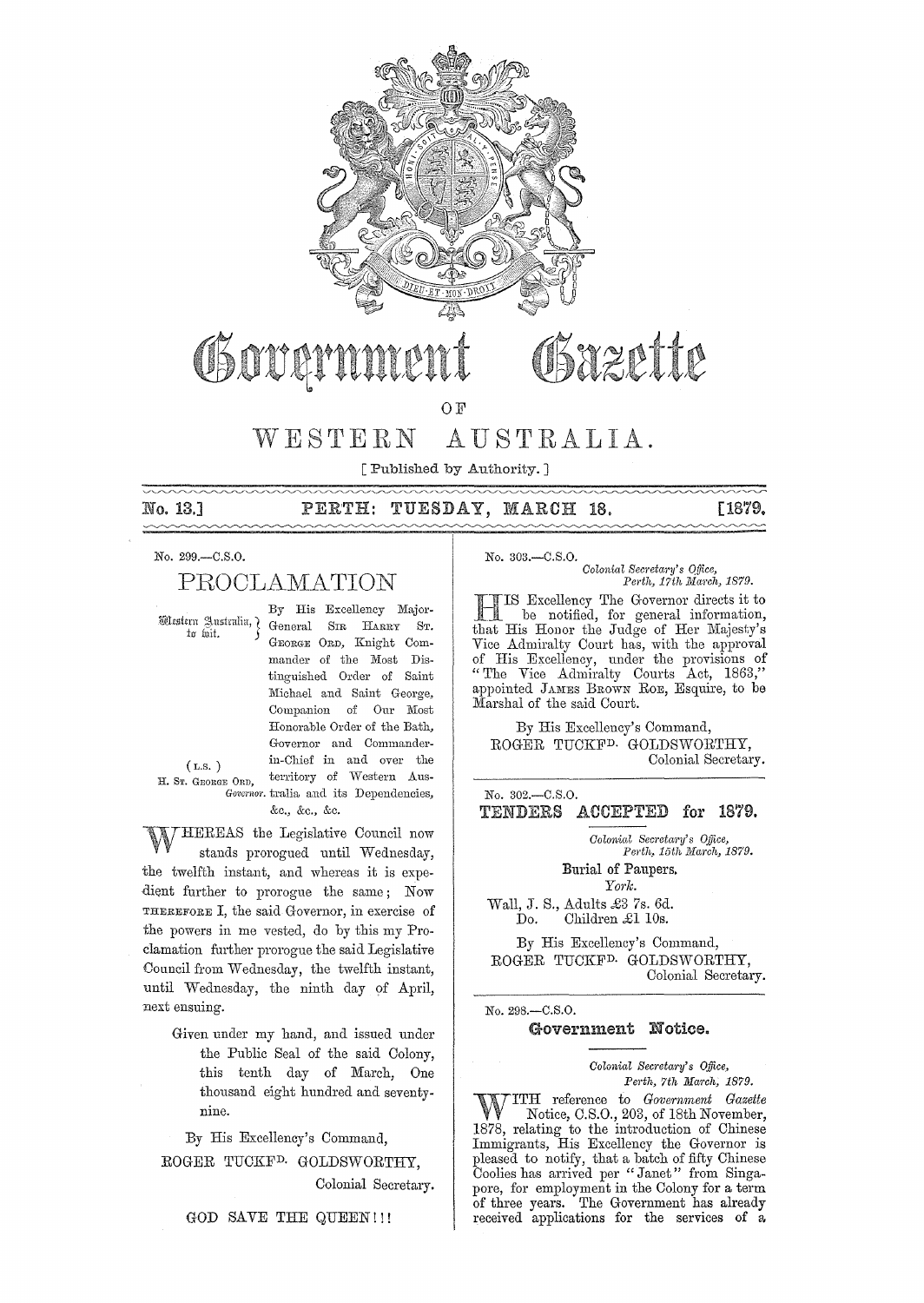number of these Coolies, but as such applications were made without any knowledge of their several occupations, it is thought better to furnish these particulars for the information of the public.

The Government will now be prepared to receive applications from persons willing to engage any of the Coolies, whose callings are subjoined, for not less than one year, at the wages specified-rations and lodgings to the satisfaction of the Government being guaranteed in addition.

Applications which have been already made, will have priority of consideration if renewed on the above terms.

|  |  | 7 House Servants |
|--|--|------------------|
|--|--|------------------|

5 Cooks

5 Gardeners

4 Laborers, also accustomed to Carpenter's work

| 4  | do. | do.       | Ship          | do. | do.                      |
|----|-----|-----------|---------------|-----|--------------------------|
| 4  | do. | do.       | Tanner's      |     | do.                      |
| 2  | do. | do.       |               |     | Blacksmith's (Hammermen) |
| 1  | do. | do.       | Sawyer's work |     |                          |
| 1  | do. | do.       | Tailor's      | do. |                          |
| 17 | do. | generally |               |     |                          |

All the laborers express their willingness to make themselves generally useful.

It is desirable that anyone applying for the services of these Coolies, should, if possible, be represented by some Agent at Perth or Fremantle, with whom the Government can communicate respecting the details of the con- dition of their employment, over which the Government will exercise constant supervision during the whole time of their indenture.

Applications should be made direct to Mr. Dale, Superintendent of Immigration, North Depot, Fremantle.

By His Excellency's Command, ROGER TUCKFD. GOLDSWORTHY.

Colonial Secretary.

No. 297.-C.S.0.

*Colonial Secl'etm'y's Office, Perth, 4th March, 1879.* 

**NENDERS** (endorsed "Tender for Twowheeled Trap for Police Department,") will be received at this Office until noon of Tuesday, the 18th day of March, from persons willing to build a Two-wheeled Trap for the Police Department.

For particulars apply at the office of the Superintendent of Police.

Tenders to state sum offered for old trap at present at Police Stables, Perth.

The Government do not bind themselves to accept the lowest or any tender, and will require the guarantee of two responsible persons for the due performance of the Contract.

Forms of Tender may be had on application to the various Resident Magistrates, and at the Public Offices, Perth; and no tender will be entertained unless rendered on the prescribed form.

By His Excellency's Command, ROGER TUCKFD. GOLDSWORTHY, Colonial Secretary.

## Rents for Crown Lands.

*Crown Lands' Oplee, Perth, 28th February, 1879.* 

 $\sqrt{r_{\text{H}}\cdot\text{H}}$  attention of the public is drawn to the  $\text{following regulation}$  :-

All annual rents, except rents for mineral lands which are payable on the first of January, are to be paid in advance on the first day of March in each year; licenses or leases from time to time granted during the year, may be dated as from the first day of January and the first day of July; the proportion in this case that is to be charged for the portion of the first year shall be so calculated, but no period less than one-half of a year shall be allowed, the rent being always calculated as from the first of January to the thirty-first of December. Failure of payment of rent shall forfeit all right to the land and the improvements thereon; and all applications for renewal of licenses must be deposited at the Land Office on or before the last day of January in each year. Except when fresh applications are being dealt with, no application will in future be made for payment of rent from the Treasury or any of its branches.

MALCOLM FRASER,

Commissioner of Crown Lands.

## WESTERN AUSTRALIAN RAILWAYS,

## EASTERN LINE.

## (FIRST SECTION.)

*Department of Public Works,*  Perth, 3rd December, 1878.

TUENDERS will be received at this Office up<br>to noon on Monday, the 21st April, 1879,<br>for the construction of a Line of Beilway be for the construction of a Line of Railway between the Port of Fremantle and Guildford, being a distance of 20 miles or thereabouts.

Plans and Specification can be seen at this Office on and after Monday, the 20th January, and at Melbourne and Adelaide at a place and on a date which will be duly announced.

Printed Specifications will be obtainable at Three Guineas each.

Each Tender must be accompanied by a Bank Deposit Receipt for £1,000, in favor of the Commissioner of Railways.

The Government do not bind themselves to accept the lowest or any Tender.

Contractors tendering for the first section of the above Railway, in accordance with the Plans, Specifications, and General Conditions, are at liberty to send in any additional tender, stating terms upon which they would undertake to complete the works in any less period than that specified.

> JAS. H. THOMAS, Commissioner of Railways.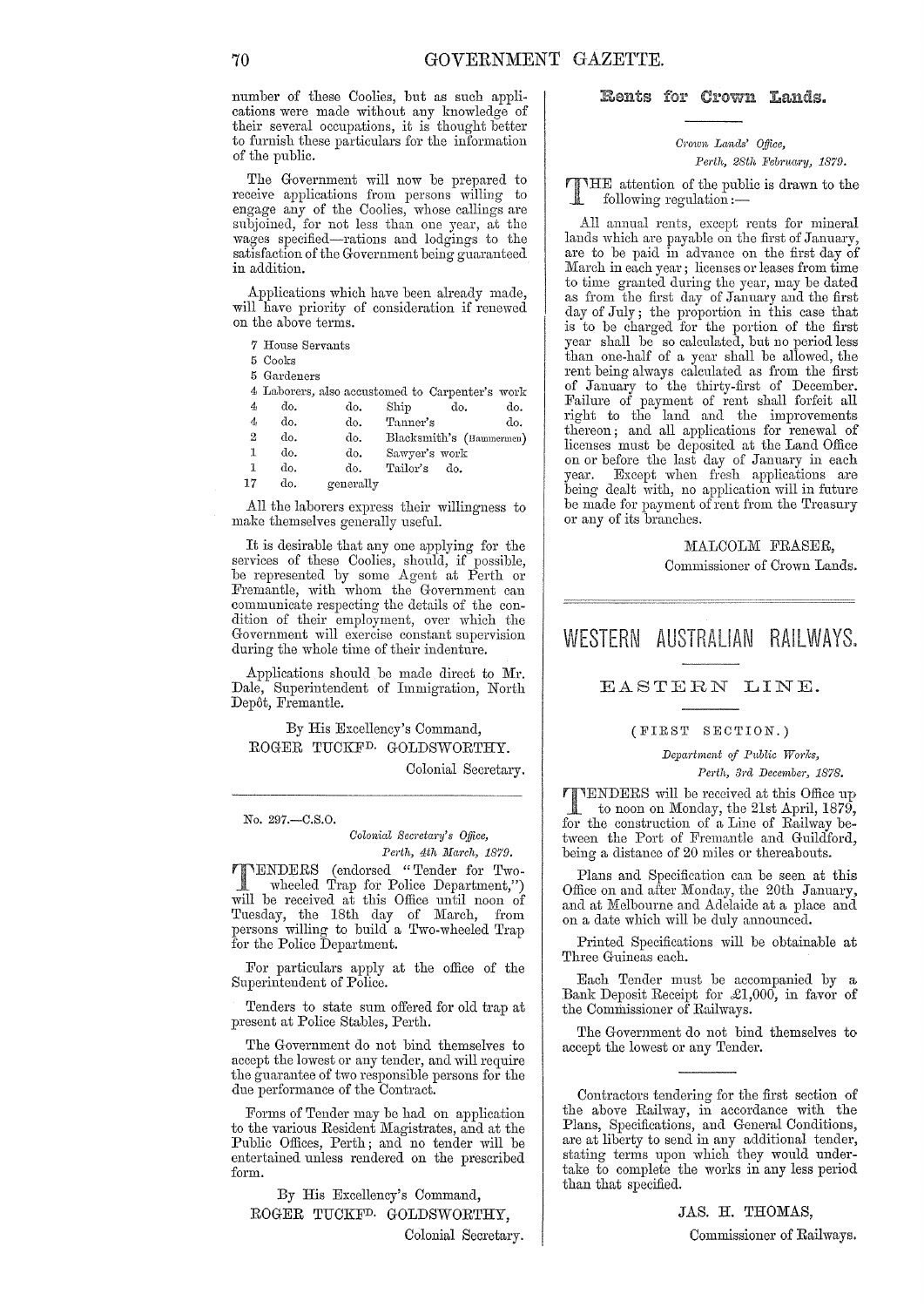Crown Lands' Office, Perth, 17th March, 1879.

IS Excellency the Governor has been pleased, on the recommendation of the Acting Commissioner of Crown Lands, to set apart, as a Public Reserve, the land described in the Schedule below, for the purpose herein set forth  $:$ 

|  |  |  |  |  | RESERVE. |  |  |  |
|--|--|--|--|--|----------|--|--|--|
|--|--|--|--|--|----------|--|--|--|

| Recorded<br>Number. | Content.<br>A. B. P. | Description of Boundaries.                                                                                                                                                                                                                                                                                                                                        | Purpose for which made.                           |
|---------------------|----------------------|-------------------------------------------------------------------------------------------------------------------------------------------------------------------------------------------------------------------------------------------------------------------------------------------------------------------------------------------------------------------|---------------------------------------------------|
| 313<br>A            | 100-<br>$0\quad 0$   | Bounded on the North and West by lines extending<br>East 27 chains 25 links, and South 30 chains from the<br>South-west corner of Swan Location 412. On the South<br>by an East line parallel to and at the distance of 30<br>chains from the North boundary to the Western shore of<br>Lake Joondalup; and on the East by the Western shore<br>of the said Lake. | For a watering place for<br>stock and travellers. |

MALCOLM FRASER, Commissioner of Crown Lands.

LAND SALES.

Crown Lands' Office, Perth, 17th March, 1879.

THE undermentioned Allotments of Land will be offered for Sale, at Public Auction, on the dates and at the places specified in the Schedule below, at one o'clock, p.m. Ÿ

| SCHEDULE. |  |  |  |  |  |  |  |  |
|-----------|--|--|--|--|--|--|--|--|
|-----------|--|--|--|--|--|--|--|--|

| Date of Sale.           | Place of Sale.                | Description of Lot.                               | Number of Lot.                 | Quantity.      | Upset Price.           |
|-------------------------|-------------------------------|---------------------------------------------------|--------------------------------|----------------|------------------------|
|                         |                               |                                                   |                                | r.<br>p.<br>а. |                        |
| 1879.                   |                               |                                                   |                                |                |                        |
| $\overline{2}$<br>April | Bunbury<br>                   | Town<br>Bunbury<br>$\cdots$<br>$\cdots$           | $319$<br>$\cdots$<br>$\cdots$  | $\theta$       | $\pounds 7$<br>10s.    |
| Do.                     | Do.<br>$\cdots$<br>$\cdots$   | Do.<br>Do.<br>$\cdots$<br>$\cdots$                | 321<br>$\cdots$<br>$\cdot$     | $_{0}$         | Do.                    |
| Do.                     | <b>Busselton</b><br>$\ddotsc$ | Busselton<br>Do.<br>$\ddot{\phantom{a}}$<br>5.5.4 | 66<br><br>$\cdots$<br>$\cdots$ | 2<br>€         | £5                     |
| April<br>3              | Northam<br>$\cdots$           | Do.<br>Northam<br>$\ddotsc$                       | 137<br>$\cdots$                | 3<br>19<br>0   | $\mathcal{L}7$<br>10s. |
|                         |                               |                                                   |                                |                |                        |
|                         |                               |                                                   |                                |                |                        |

MALCOLM FRASER,

Commissioner of Crown Lands.

WESTERN AUSTRALIA.

Meteorological Observations for the week ending 14th March, 1879.

WIND Registered by Mr. Forsyth, Harbor Master, at Arthur's Head, Fremantle; altitude above the sea 55 feet, in Latitude 32° 02' 14" S., Longitude 115° 45' 12" E.

The other instruments registered are placed in the grounds adjoining the Survey Office, Perth; altitude above the sea 47 feet, in Latitude 31° 57' 25" S., Longitude 115° 52' 02" E.

MALCOLM FRASER,

Surveyor General.

|                 | BAROMETER:                         |               | THERMOMETERS IN SHADE. |               |               |        | RADIATION<br>THERMO-<br>METERS. |                       | WIND.                     |                                    | DEGREE                        |                           |                       | EVAPOR-                   |
|-----------------|------------------------------------|---------------|------------------------|---------------|---------------|--------|---------------------------------|-----------------------|---------------------------|------------------------------------|-------------------------------|---------------------------|-----------------------|---------------------------|
| Week<br>ending. | Mean Reading<br>corrected, and re- |               | Dry.                   |               | Wet.          |        | Terres-                         | RAIN:<br>Amount<br>in | Horizontal<br>velocity in | General                            | OF<br>HUMIDITY,<br>Saturation | CLOUD:<br>Mean<br>amount. | toxu: Mean<br>amount. | ATION:<br>$\Lambda$ mount |
|                 | and 32 deg, Fah.                   | Maxi-<br>mum. | Mini-<br>mum.          | Maxi-<br>mum. | Mini-<br>mum. | Solar. | trial.                          | inches.               | miles, per<br>24 hours.   | direction.                         | $=100$ : mean<br>amount.      |                           | Š                     | in<br>inches.             |
| 14th            | 29.958                             | 84.5          | 60.6                   | 76.7          | 58.2          |        | $1426 - 534$                    | $\Omega$              | 391.51                    | erly<br>outh<br>${\rm East}$<br>ΩÒ | 70                            | 1.4                       | 4.4                   | 1.51                      |

Thermometers in shade.  $\left\{\begin{array}{cc}\text{Maximum} & \text{Dry} & \text{S9:2 11th} \\ \text{Minimum} & \text{Dry} & \text{56} \end{array}\right.$ Highest reading of Barometer 30.053 8th  $29\,905$   $\,$  13th Lowest do. do. The Observations are taken at 10 a.m., (excepting Barometer, which is registered at 12 a.m.)

> M. A. C. FRASER, Observer.